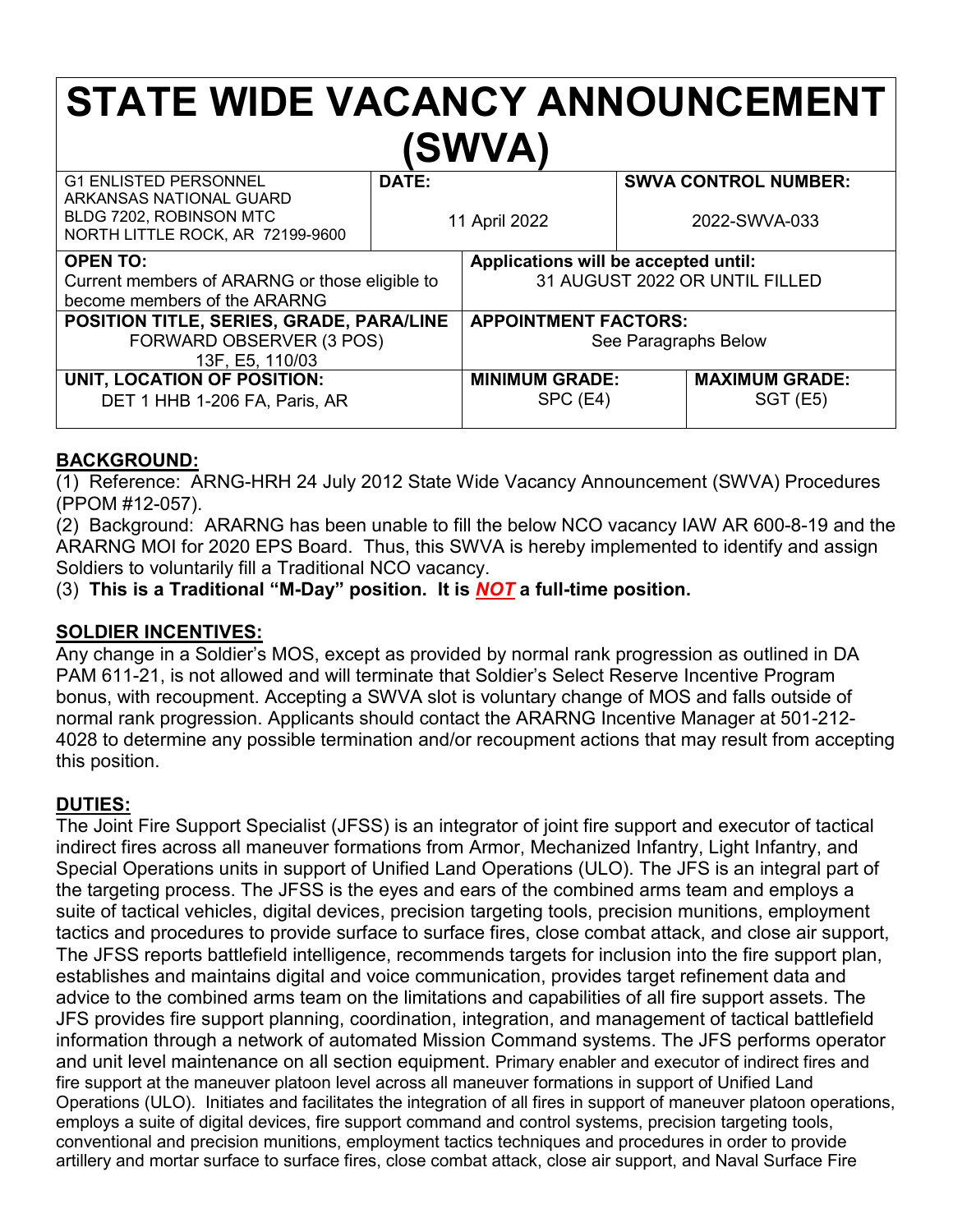Support (NSFS). Assists in training subordinates in fire support tactics, techniques and procedures, supervision of section operations, maintenance, and training, prepares and refines target lists and assists in developing Joint fire support plans. Reports battlefield intelligence, submits key targets for Troop/Company fire plans, establishes and maintains digital and voice communication, advises the platoon leader on limitations and capabilities of all fires support assets, provides target refinement data, provides targeting data for close combat attack and facilitates the execution of close air support by conducting Terminal Guidance Operations. Performs operator and unit level maintenance on all section equipment, to include calibrating and bore sighting precision automated systems.

#### **SPECIFICATIONS:**

a. Physical demands rating and qualifications for the initial award of MOS. The fire support specialist must possess the following qualifications:

(1) A physical demands rating of Heavy (Black).

(2) A physical profile of 111111.

- (3) Normal color vision.
- (4) Qualifying scores.

(a) A minimum score of 100 in aptitude area FA in Armed Services Vocational aptitude Battery (ASVAB) tests administered prior to 2 January 2002.

(b) A minimum score of 96 in aptitude area FA on ASVAB tests administered on and after 2 January 2002.

(c) A minimum OPAT score of Standing Long Jump (LJ) – 0160 cm, Seated Power Throw (PT) – 0450 cm, Strength Deadlift (SD) – 0160 lbs., and Interval Aerobic Run (IR) – 0043 shuttles in Physical Demand Category in "Heavy" (Black).

(5) All Soldiers must possess a SECRET security eligibility for the initial award and to maintain the MOS.

(a) Requirements for a SECRET eligibility is effective 01 October 2013 for all new accessions and reclassifications into MOS 13F.

(b) Requirements for a SECRET eligibility is effective 01 October 2016 for all Soldiers in MOS 13F who entered service prior to 01 October 2013.

(6) Formal training under the auspices of USAFAS or accredited ARNG RTI transition course is mandatory to qualify for the award of the MOS.

(a) The highest grade for personnel seeking reclassification into MOS 13F without a waiver is a non-promotable E4 (SPC/CPL). Personnel reclassifying into MOS 13F must successfully complete institutional training at a MOS 13F OASS compliant, accredited ARNG RTI transition course (preferred), or MOS 13F AIT at USAFAS.

(b) Personnel in grades E5 SGT (P) and E6 SSG must submit a waiver to ATTN: Commandant, USAFAS, Fort Sill, OK, 73503 for determination of eligibility to reclassify into MOS 13F.

(c) Personnel at the rank of Sergeant First Class (E7) are not authorized for reclassification into MOS 13F.

(7) A U.S. citizen.

b. Additional skill identifiers. (Note: Refer to table 12-8 (Listing of universal ASIs associated with all enlisted MOS)).

(1) B9--Bradley M2A3/M3A3 Operator/System Maintainer (personnel only). Effective 201903

(2) D3--Bradley Fighting Vehicle Operations and Maintenance.

(3) J3--Bradley Infantry Fighting Vehicle (BIFV) System Master Gunner (skill level 4 personnel only).

(4) L7--Joint Fires Observer.

(5) L8--Joint Operational Fires and Effects (JOFE) (skill level 4 only).

- (6) 1G--Joint Terminal Attack Controller (JTAC) (skill level 2 thru 4 only).
- (7) 5A--Joint Air Tactical Operations (skill level 3 and above).